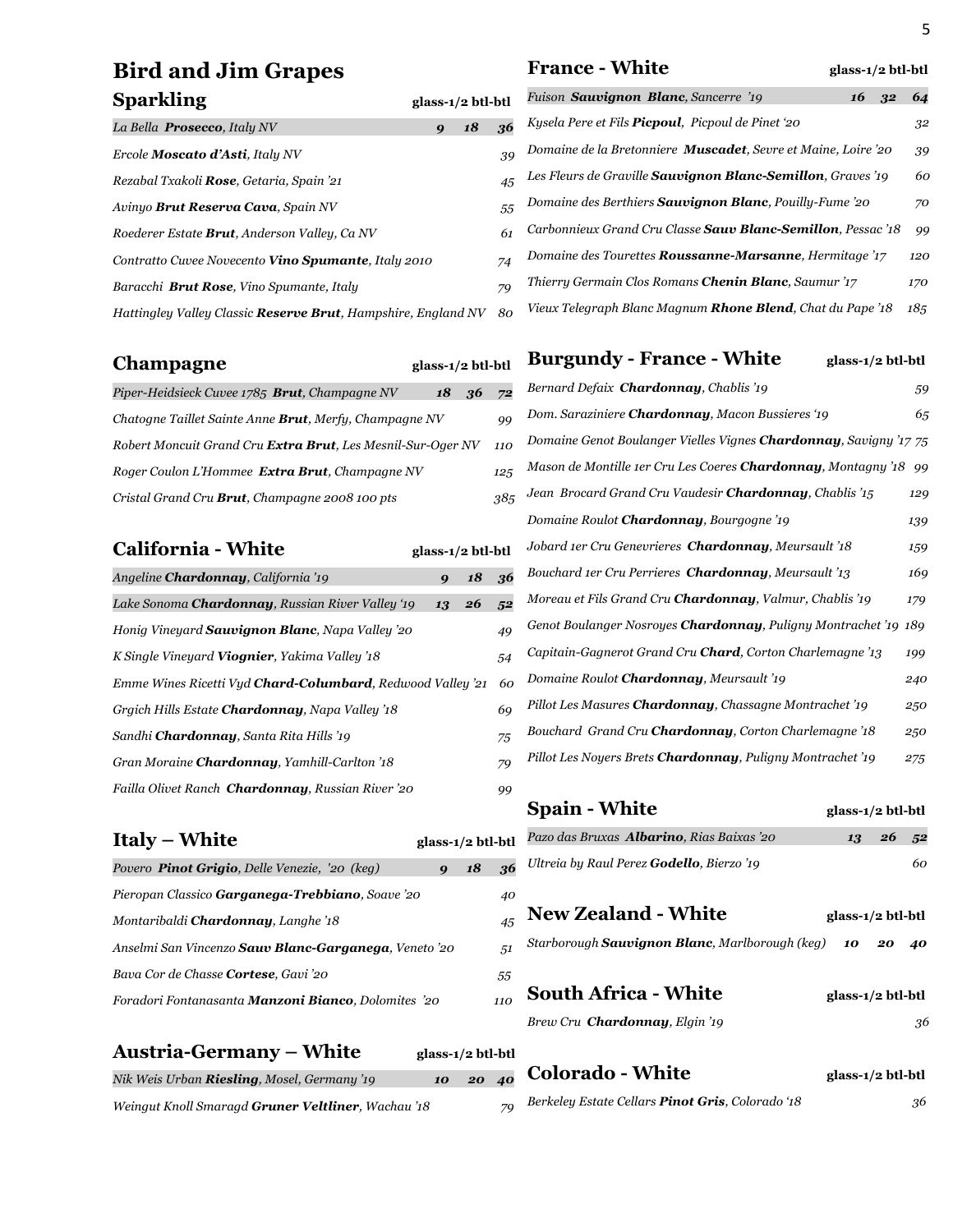| Rosé | glass-1/2 btl-btl Northern Rhone - France - Red glass-1/2 btl-btl |  |  |
|------|-------------------------------------------------------------------|--|--|
|      |                                                                   |  |  |

| Peyrassol La Croix <b>Rose</b> , Southern France '20               | 10 20 | 40  |
|--------------------------------------------------------------------|-------|-----|
| Berkeley Estate Cellars <b>Rose</b> , Colorado '18                 |       | 36  |
| Ioppa Rusin <b>Nebbiolo Rose.</b> Collinne Novaresi '21            |       | 39  |
| Seven Springs De Mures <b>Pinot Noir Rose</b> , Willamette, Or '20 |       | 49  |
| Gerard Boulay Sibylle <b>Pinot Noir Rose</b> , Sancerre '20        |       | 69. |
|                                                                    |       |     |

#### **Burgundy - France – Red glass-1/2 btl-btl**

| Regis Bouvier En Montre Cul Pinot Noir, Bourgogne<br>20<br>40          | 80   |
|------------------------------------------------------------------------|------|
| Domaine de Montille Pinot Noir, Monthelie '19                          | 79   |
| Domaine Guyon La Justice Pinot Noir, Gevrey-Chambertin '13             | 95   |
| David Duband Pinot Noir, Chambolle-Musigny '18                         | 99   |
| Liger-Belair Croix des Champs Pinot Noir, Gevrey-Chambertin '16 105    |      |
| Domaine Lecheneaut Au Chouillet Pinot Noir, Nuits St George '15        | 110  |
| Domaine Mongeard-Mugneret Pinot Noir, Vosne-Romanee '19                | 120  |
| Dom. Marc Roy Clos Prieur Pinot Noir, Gevrey-Chambertin'19             | 125  |
| Frederic Magnien Ruchots 1er Cru Pinot Noir, Morey St Denis '16        | 135  |
| Pillot 1er Cru Rugiens <b>Pinot Noir</b> , Pommard '17                 | 139  |
| La Pousse d'Or 1er Cru Les Jarolieres Pinot Noir, Pommard '17          | 145  |
| Bouchard Pere & Fils 1er Cru Marconnets <b>Pinot Noir</b> , Beaune '13 | 150  |
| Jean-Claude Boisset <b>Pinot Noir</b> , Chambolle-Musigny '19          | 155  |
| Domaine Roulot Pinot Noir, Monthelie '18                               | 185  |
| Domaine Bertagna Clos St Denis Grand Cru Pinot Noir, Morey '12 199     |      |
| Domaine Meo-Camuzet Pinot Noir, Vosne-Romanee '18                      | 200  |
| Domaine Roulot 1er Cru Pinot Noir, Auxey-Duresses '19                  | 210  |
| Dom Meo-Camuzet Grand Cru Perrieres Pinot Noir, Corton '16             | 275  |
| Dom Meo-Camuzet Grand Cru Perrieres <b>Pinot Noir</b> , Corton '14     | 275  |
| Harmand-Geoffreoy 1er Cru Pinot Noir, Lavaux St Jaques '17             | 300  |
| Domaine Roumier <b>Pinot Noir</b> , Chambolle-Musigny '19              | 325  |
| Harmand-Geoffreoy Grand Cru Pinot Noir, Mazis-Chambertin '17 499       |      |
| Roumier 1er Cru Les Cras <b>Pinot Noir</b> , Chambolle-Musigny '19     | 950  |
| Roumier Grand Cru Bonnes Mares Pinot Noir, Chambolle '19               | 1500 |
| Domaine Romanee-Conti Grand Cru Pinot Noir, Echezeaux °17              | 2200 |

#### **Beaujolais – France - Red glass-1/2 btl-btl**

| Annick Bachelet Les Charmes <b>Gamay</b> , Morgon '18 | 42 |
|-------------------------------------------------------|----|
| Domaine Hoppenot <b>Gamay</b> , Fleurie '20           | 52 |

### **Jura – France - Red glass-1/2 btl-btl**

| Benedicte & Stephane Tissot Singulier <b>Trousseau</b> , Arbois '19 | 79 |
|---------------------------------------------------------------------|----|
| Domaine du Pelican Trois Cepages <b>Pinot Blend</b> , Arbois '20    | 99 |

| Vincent Paris Selection <b>Surah</b> , Crozes-Hermitage '19        | 45 |
|--------------------------------------------------------------------|----|
| Faury <b>Syrah</b> , Saint Joseph '17                              | 55 |
| E. Guigal <b>Syrah</b> , Crozes-Hermitage '18                      | 59 |
| JL Chave Offerus <b>Surah</b> , Saint-Joseph '19                   | 70 |
| Stephanie Ogier La Rosine <b>Syrah</b> , Collines Rhodaniennes '16 | 75 |
| Andre Perret Les Grisieres Syrah, St Joseph '16                    | 85 |
|                                                                    |    |

#### **Southern Rhone - Red** glass-1/2 btl-btl

*Perrin Reserve Grenache-Syrah, Cotes du Rhone '18 10 20 40 Les Jamelles Mourvedre, Pays d'Oc '18 34 Chateau de Bord Laudin Syrah-Grenache, Cotes du Rhone '17 36 Phillippe Viret Energie Grenache-Syrah, Cotes du Rhone '16 65 Domaine Gour de Chaule Grenach-Syrah, Gigondas '18 79 Font du Loup Puy Rolland Grenache Blend, Chateneuf-du-Pape 105 Roger Sabon Prestige Grenache Blend, Chateneuf-du-Pape '19 130 Philippe Viret Emergence Grenache Blend, Saint-Maurice '00 175 Philippe Viret Les Colonnades Grenache Blend, Saint-Maurice '99 175*

| <b>Bordeaux - France - Red</b><br>glass-1/2 btl-btl                       |     |
|---------------------------------------------------------------------------|-----|
| Chateau Pey-Bonhomme Merlot-Cab Franc, Blaye '18 14 28                    | .56 |
| Chateau Chapelle D'Allienor Merlot-Cab Franc, St Emilion '19              | 49  |
| Duc des Nauves Cabernet Blend, Bordeaux '19 Bio                           | 60  |
| La Fleur St Georges <b>Merlot-Cabernet Franc</b> , Lalande Pomerol '15 75 |     |
| Closeries des Moussis <b>Cabernet Blend.</b> Haut- Medoc '18 (Bio)        | 80  |
| Lasseque Grand Cru <b>Merlot-Cabernet</b> , Saint Emilion '18             | 80  |
| Ch Ferrand-Lartigue Grand Cru Merlot-Cab Franc, St Emilion '12 99         |     |
| Sichel <b>Cabernet Blend</b> , Margaux '15                                | 120 |
| Chateau la Connivence La Belle <b>Merlot-Cab Franc</b> , Pomerol '15      | 150 |
| Chateau Teyssier Le Dome <b>Merlot Blend</b> , St Emilion '12             | 189 |
| Chateau La Fleur-Petrus <b>Merlot Blend</b> , Pomerol '07 Bio             | 499 |
| Chateau Margaux 1rst Growth <b>Cabernet Blend</b> , Margaux '04           | 650 |
|                                                                           |     |

# **Loire - France - Red glass-1/2 btl-btl** *Chateau de Coulaine Cabernet Franc, Chinon '18 48 Thierry Germain Roches Neuves Cabernet Franc, Saumur '20 60 Olga Raffault Les Picasses Cabernet Franc, Chinon '08 99 Olga Raffault Les Picasses Cabernet Franc, Chinon '05 109*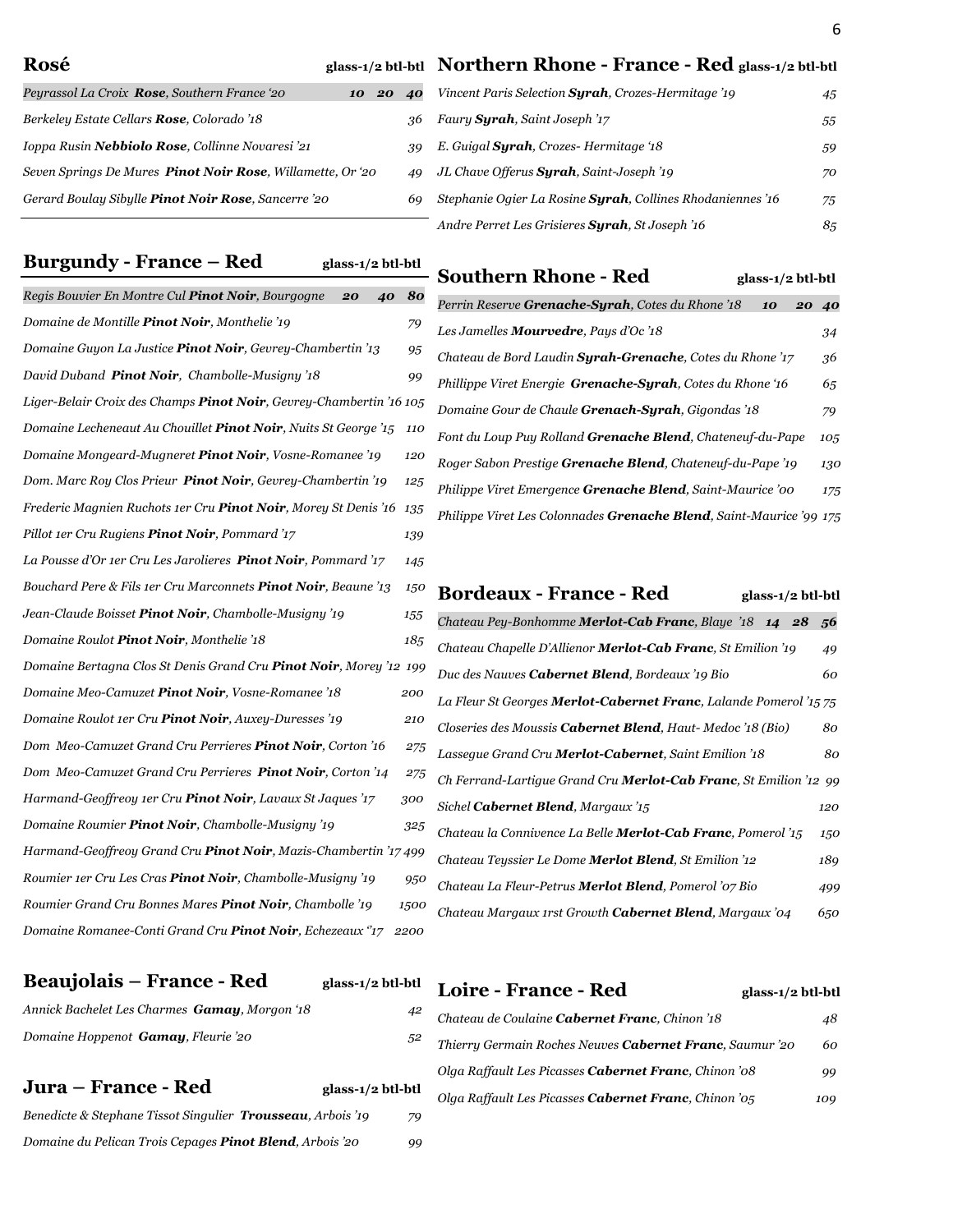# **Northern Italy–Red**

| glass-1/2 btl-btl $\,$ Southern Italy – R |  |  |  |
|-------------------------------------------|--|--|--|
|-------------------------------------------|--|--|--|

| <b>Northern Italy-Red</b>                                             |    | glass-1/2 btl-btl | Southern Italy - Red                                                        | glass-1/2 btl-btl |
|-----------------------------------------------------------------------|----|-------------------|-----------------------------------------------------------------------------|-------------------|
| Collina Serragrilli Barbera, Alba '18                                 | 14 | 28<br>.56         | COS Pithos Nero d'Avola, Sicily '19                                         | 69                |
| Iuli Umberta Vino Rosso <b>Barbera</b> , Cerrina '20                  |    | 49                | Feudo Montoni Vrucara Nero d'Avola, Sicily '16 95 Pts                       | 100               |
| Giacosa Fratelli Nebbiolo, Alba '19                                   |    | 52                |                                                                             |                   |
| Viberti Bricco Airola <b>Barbera</b> , Piedmont '16                   |    | 64                | Spain – Red                                                                 | glass-1/2 btl-btl |
| Castello di Verduno <b>Pelaverga</b> , Verduno '19                    |    | 69                | Ramirez de la Piscina Crianza <b>Tempranillo</b> , Rioja '16                | 10<br>20<br>40    |
| Borgogno No Name Nebbiolo, Langhe '17                                 |    | 85                | Care Old Vines Garnacha, Wine of Spain '17                                  | 35                |
| Farina Amarone Classico <b>Corvina Blend</b> , Valpolicella '17       |    | 90                | Vina Sastre Roble Tempranillo, Ribera del Duero '19                         | 55                |
| Conterno Nervi Nebbiolo, Gattinara '16                                |    | 95                | Perinet Merit Garnacha-Mazuelo, Priorat '16                                 | 69                |
|                                                                       |    |                   | Laurel by Clos Erasmus Garnacha-Syrah-Cab, Priorat '18                      | 95                |
| <b>Barolo &amp; Barbaresco - Red</b>                                  |    |                   | glass-1/2 btl-btl Remelluri Reserva Tempranillo, Rioja '06                  | 110               |
| Fontanafredda Nebbiolo, Barbaresco '15                                | 18 | 36<br>72          |                                                                             |                   |
| Viberti Bricco Delle Viole Reserva Nebbiolo, Barolo '11               |    | 99                | Portugal – Red                                                              | glass-1/2 btl-btl |
| Luigi Giordano Montestefano Nebbiolo, Barbaresco '17                  |    | 115               | Vale D. Maria Vinhas Do Sabor Red Blend, Duoro Superior '18                 | 45                |
| Scarpa Tettimorra Nebbiolo, Barolo '12                                |    | 119               | Porta Dos Cavaleiros Baga, Dao, Portugal 1985                               | 79                |
| Aldo Conterno Bussia Nebbiolo, Barolo '17                             |    | 130               |                                                                             |                   |
| Casina Luisin Asili Nebbiolo, Barbaresco '16                          |    | 150               | <b>Oregon - Pinot Noir - Red</b>                                            | glass-1/2 btl-btl |
| Casina Luisin Rabaja Nebbiolo, Barbaresco '16                         |    | 150               | Stoller Family Estate <b>Pinot Noir</b> , Willamette Valley '20 <b>15</b>   | 60<br>30          |
| Oddero Vignarionda Riserva Nebbiolo, Barolo '12                       |    | 275               | Hyland Estate Old Vine <b>Pinot Noir</b> , McMinnville, Willamette '19      | 72                |
| Roagna Pira Nebbiolo, Barolo '16                                      |    | 290               | Ponzi Vineyards Pinot Noir, Ribbon Ridge, Willamette Valley '17             | 79                |
|                                                                       |    |                   | Zena Crown Single Vineyard <b>Pinot Noir</b> , Willamette Valley '17        | 90                |
| Central Italy-Tuscany – Red                                           |    |                   | glass-1/2 btl-btl Elk Cove La Boheme Pinot Noir, Willamette Valley '19      | 100               |
| Il Fauno Super Tuscan Cab Franc-Merlot-Cab, Toscana 14 28 56          |    |                   | Illahe Project 1899 Pinot Noir, Willamette Valley '18                       | 119               |
| Chiara Condello Sangiovese, Predappio, Emilia-Romagna '19             |    | 52                | Bergstrom Silice Pinot Noir, Chehalem Mts, Willamette Valley '17 140        |                   |
| Ornellaia Le Volte Super Tuscan Cab-Merlot-Sanjo, Toscana '19         |    | 65                |                                                                             |                   |
| Piemaggio La Fiorie Sangiovese, Chianti Classico '15                  |    | 69                | California - Pinot Noir - Red                                               | glass-1/2 btl-btl |
| Carpineto Reserve Sangiovese, Vino Nobile Montepulciano '16           |    | 72                | Spoken West <b>Pinot Noir</b> , California '20                              | 10<br>20<br>40    |
| Castello di Ama Sangivoes-Merlot, Chianti Classico '18                |    | 79                | DeLoach Pinot Noir, California '18                                          | 40                |
| Terra Rossa Riserva Sangivoese, Brunello di Montalcino '12            |    | 85                | Hook & Ladder Estate Bottled Pinot Noir, Russian River Valley '18 45        |                   |
| La Torre Sangiovese, Rosso di Montalcino '19                          |    | 90                | Raen Royal St Robert Pinot Noir, Sonoma Coast'18                            | 99                |
| Paolo Bea San Valentino Sangiovese, Umbria '16                        |    | 99                | Calera Mills Vineyard Pinot Noir, Mt Harlan, Ca '16                         | 109               |
| Castell'in Villa Classico Reserva Sangiovese, Chianti '15             |    | 105               | Kosta Browne Pinot Noir, Santa Rita Hills '19                               | 150               |
| Barone Ricasoli Casalferro Super Tuscan Merlot, Toscana '15           |    | 110               |                                                                             |                   |
| Paolo Bea Pipparello Sangivese-Sagratino, Montefalco '16              |    | 115               | California - Zin-Syrah-Other                                                | glass-1/2 btl-btl |
| Villa di Geggiano Riserva Sangiovese, Chianti Classico '06 or '07 120 |    |                   | Presqu'Ile Winery Syrah, Santa Barbera '20                                  | 28<br>14<br>-56   |
| La Torre Sangiovese, Brunello di Montalcino '17                       |    | 125               | Three Vineyards <b>Zinfandel</b> , Contra Costa County '19                  | 40                |
| Castiglion del Bosco Sangiovese, Brunello di Montalcino '15           |    | 125               | Emma Wines Ricetti Vyd Valdiguie, Redwood Valley '21                        | 64                |
| Caparzo Riserva Sangiovese, Brunello di Montalcino '11                |    | 150               | Klinker Brick Carignane, Lodi '17                                           | 69                |
| Sassetti Pertimali Sangiovese, Brunello di Montalcino '16 100 pt 190  |    |                   | Joseph Swan Bastoni Vineyard <b>Zinfandel</b> , Russian River Valley '16 75 |                   |
| Emidio Pepe Montepulciano, Abruzzo '10                                |    | 240               | Halter Ranch Syrah, Paso Robles '17                                         | 79                |
| Biondi-Santi Sangiovese, Brunello di Montalcino '11                   |    | 275               | Pax The Vicar Syrah, North Coast '19                                        | 89                |
| Sassicaia Super Tuscan Cabernet-Cab Franc, Bolgheri'18                |    | 299               | Veritas Sequitur SJR Vineyard Syrah, Walla Walla, Waʻ16                     | 149               |

| <b>Barolo &amp; Barbaresco - Red</b> | glass-1/2 btl-btl |
|--------------------------------------|-------------------|
|                                      |                   |

| Fontanafredda <b>Nebbiolo</b> , Barbaresco '15          | 18 | 36 | 72  |
|---------------------------------------------------------|----|----|-----|
| Viberti Bricco Delle Viole Reserva Nebbiolo, Barolo '11 |    |    | 99  |
| Luigi Giordano Montestefano Nebbiolo, Barbaresco '17    |    |    | 115 |
| Scarpa Tettimorra <b>Nebbiolo</b> , Barolo '12          |    |    | 119 |
| Aldo Conterno Bussia <b>Nebbiolo</b> , Barolo '17       |    |    | 130 |
| Casina Luisin Asili Nebbiolo, Barbaresco '16            |    |    | 150 |
| Casina Luisin Rabaja Nebbiolo, Barbaresco '16           |    |    | 150 |
| Oddero Vignarionda Riserva Nebbiolo, Barolo '12         |    |    | 275 |
| Roagna Pira Nebbiolo, Barolo '16                        |    |    | 290 |

# **Central Italy-Tuscany – Red** g

| Il Fauno Super Tuscan <b>Cab Franc-Merlot-Cab</b> , Toscana 14 28            | 56  |
|------------------------------------------------------------------------------|-----|
| Chiara Condello <b>Sangiovese</b> , Predappio, Emilia-Romagna '19            | 52  |
| Ornellaia Le Volte Super Tuscan Cab-Merlot-Sanjo, Toscana '19                | 65  |
| Piemaggio La Fiorie <b>Sangiovese</b> , Chianti Classico '15                 | 69  |
| Carpineto Reserve <b>Sangiovese</b> , Vino Nobile Montepulciano '16          | 72  |
| Castello di Ama Sangivoes-Merlot, Chianti Classico '18                       | 79  |
| Terra Rossa Riserva Sangivoese, Brunello di Montalcino '12                   | 85  |
| La Torre Sangiovese, Rosso di Montalcino '19                                 | 90  |
| Paolo Bea San Valentino <b>Sangiovese</b> , Umbria '16                       | 99  |
| Castell'in Villa Classico Reserva <b>Sangiovese</b> , Chianti '15            | 105 |
| Barone Ricasoli Casalferro Super Tuscan <b>Merlot</b> , Toscana '15          | 110 |
| Paolo Bea Pipparello Sangivese-Sagratino, Montefalco '16                     | 115 |
| Villa di Geggiano Riserva Sangiovese, Chianti Classico '06 or '07            | 120 |
| La Torre <b>Sangiovese</b> , Brunello di Montalcino '17                      | 125 |
| Castiglion del Bosco <b>Sangiovese</b> , Brunello di Montalcino '15          | 125 |
| Caparzo Riserva <b>Sangiovese</b> , Brunello di Montalcino '11               | 150 |
| Sassetti Pertimali <b>Sangiovese</b> , Brunello di Montalcino '16 100 pt 190 |     |
| Emidio Pepe Montepulciano, Abruzzo '10                                       | 240 |
| Biondi-Santi Sangiovese, Brunello di Montalcino '11                          | 275 |
| Sassicaia Super Tuscan <b>Cabernet-Cab Franc</b> , Bolgheri '18              | 299 |